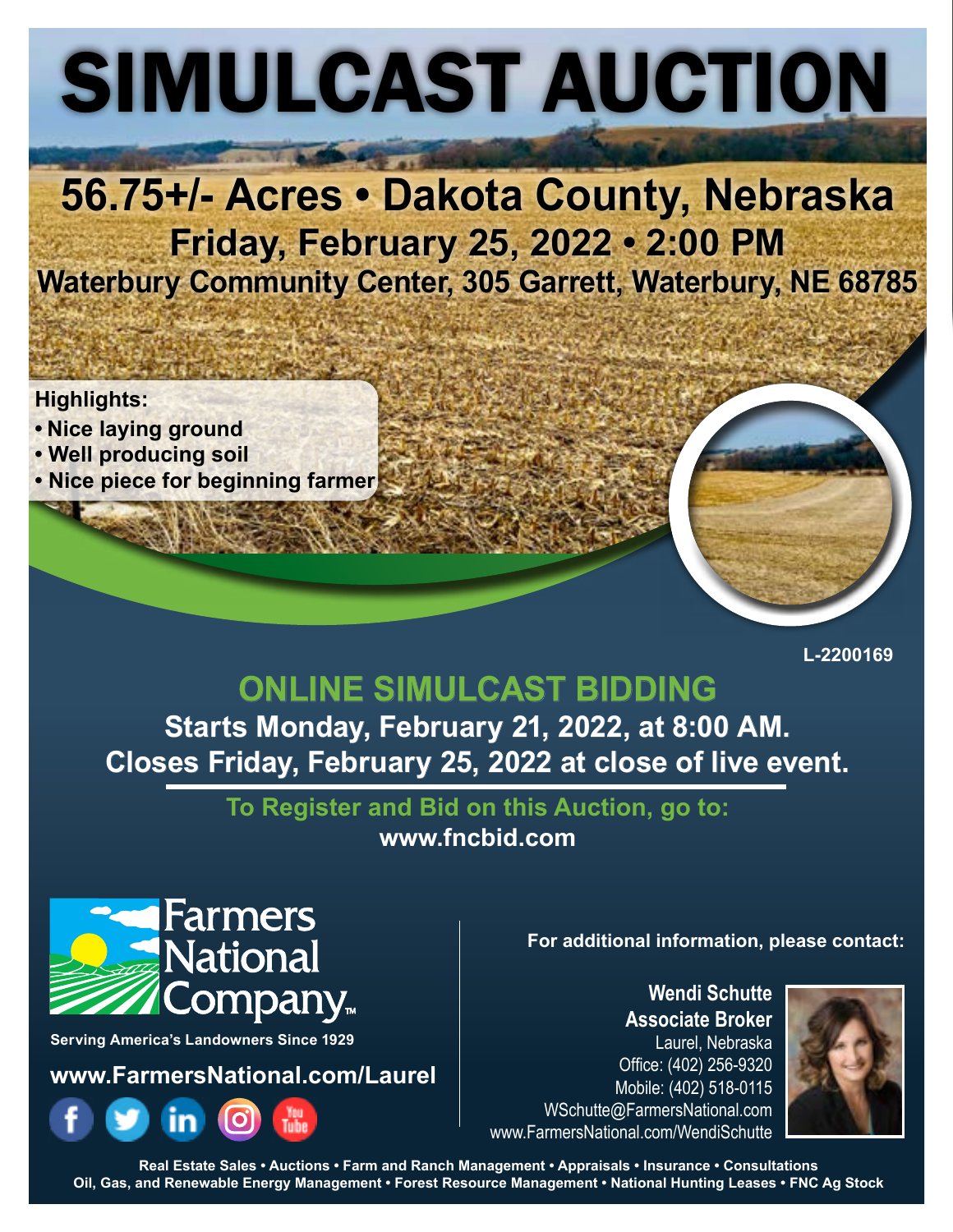## **Property Information**

#### **Property Location:**

**Take dirt road (591 Avenue) south out of Waterbury to first dirt road on the east (large grain bin there to mark the corner). Go east three miles until the road curves south, the property is one-half mile further south on the west side of the road.**

#### **Legal Description:**

**PART SE1/4 SW1/4 LYING NORTH OF RAILROAD R.O.W. & PART SW1/4 SE1/4 LYING NORTH OF RR R.O.W. 35-29-6 55 ACRES ~AND~ PART NE1/4 NE1/4 LYING NORTH OF RR R.O.W. 2-28-6 1.75 ACRES**

#### **Farm Data:**

54.85 total cropland acres 1.90 other (road/ditch)

| <b>FSA Information:</b> | <b>Base</b> | <b>PLC Yield</b>   |
|-------------------------|-------------|--------------------|
| Corn                    | 27.6 acres  | <b>153 bushels</b> |
| <b>Soybeans</b>         | 27.2 acres  | <b>41 bushels</b>  |

**2021 Taxes:** Tract 1 - \$2,988.64 Tract 2 - \$101.42 -"+,  $1 - 22,900.04$ 





#### **Location Map**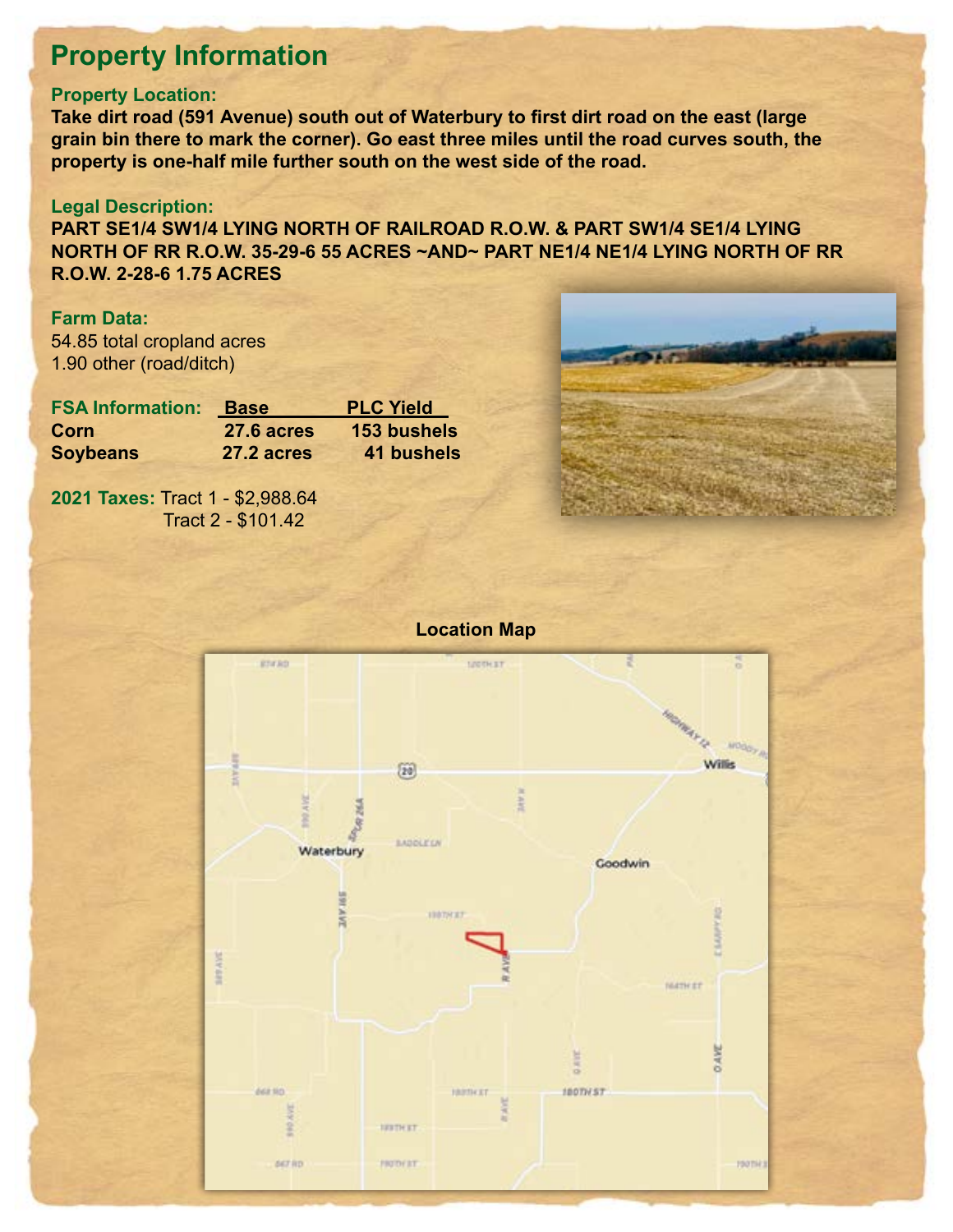## Property Aerial and Soil Map

**Aerial Photo**



**Soil Map**



| SOIL CODE     | SOIL DESCRIPTION                                  | <b>ACRES</b> | ч,    | CH       | NOCF! | <b>CAF</b>     |
|---------------|---------------------------------------------------|--------------|-------|----------|-------|----------------|
| 6603          | Alcester silty clay learn, 2 to 6 percent slopes  | 30.75        | 56.82 | 91       | 76    | 2 <sub>0</sub> |
| 6300          | Aowa sit loam, occasionally flooded               | 16.38        | 30.23 | ō        | 73    | 2w             |
| 6687          | Crofton sit loam, 8 to 11 percent slopes, eroded  | 4 3 0        | 8.11  | ō        | 69    | 46             |
| 6813          | Moody sity day loam. 8 to 11 percent slopes       | 227          | 4.19  | $\Omega$ | 75    | 3 <sub>0</sub> |
| 6860          | Crofton silt loam, 8 to 17 percent slopes, eroded | 0.35         | 0.65  | ö        | 58    | 40             |
| <b>TOTALS</b> |                                                   | 54.120       | 100%  | 51.7     | 74.37 | 2.22           |